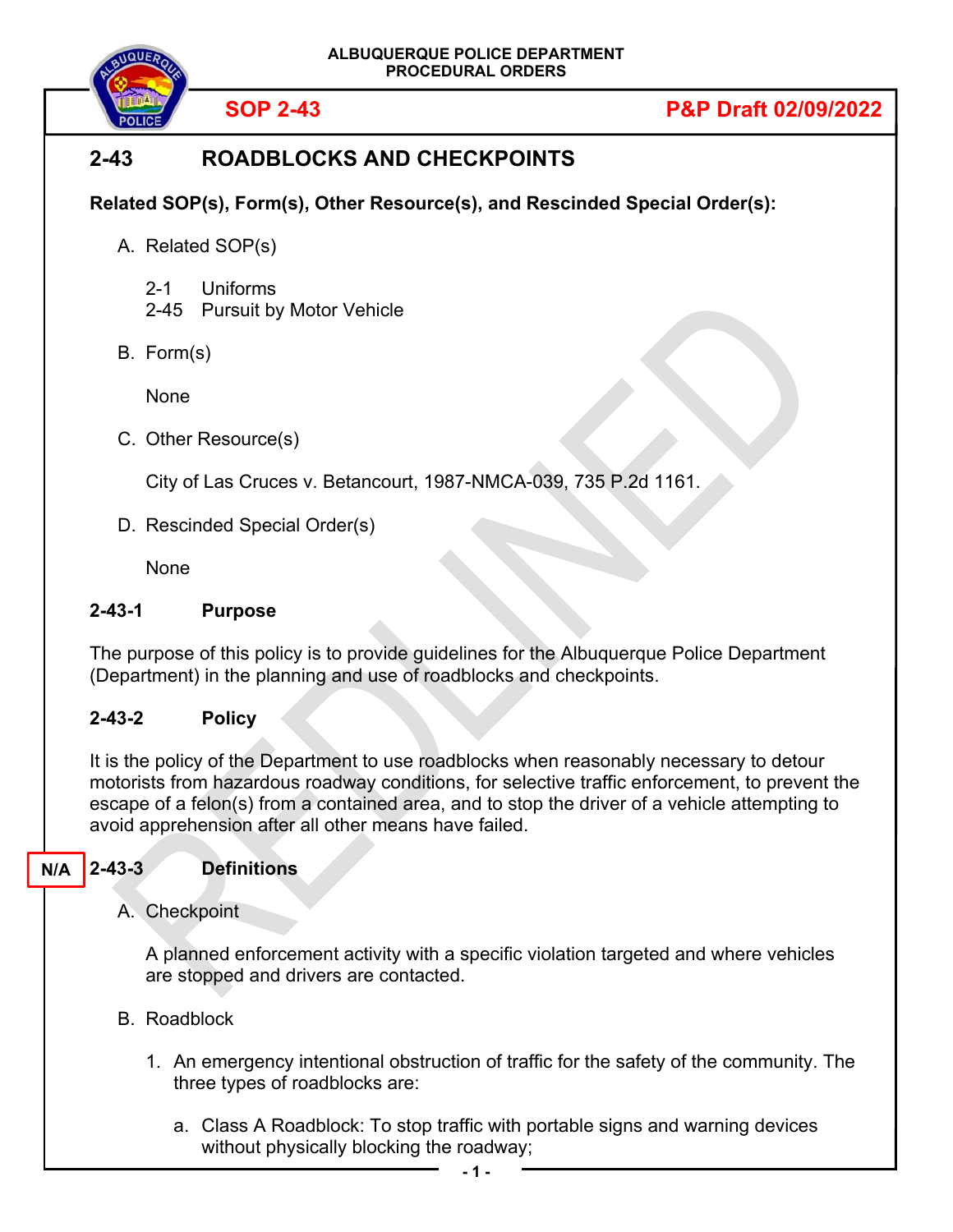

# **SOP 2-43 P&P Draft 02/09/2022**

- b. Class B Roadblock: The physical blocking of the roadway with lightweight materials and/or equipment that will cause little or no damage to a vehicle with four (4) or more wheels when struck (i.e., lightweight barricade devices, flares, pylons, etc.). Due care and caution must be considered for two-wheeled and three-wheeled vehicles (e.g., motorcycle, scooter, bicycle, trike) when physically blocking a roadway with any material; and
- c. Class C Roadblock: The physical blocking of the roadway with heavy material or equipment (i.e., patrol vehicles, City-owned equipment, etc.). Only Cityowned materials and equipment shall be used for a Class C Roadblock.

### **2-43-4 Procedures**

**7** 

- A. Roadblock Classifications
	- 1. Sworn personnel may use:
		- a. A Class A Roadblock to inspect individuals and vehicles in the event of jail/prison escapes, major felony investigations, and DWI detection; and
		- b. A Class B Roadblock to warn motorists of severe road conditions due to inclement weather, or to reroute traffic due to special events, traffic accidents, or crime scenes.
	- 2. Sworn personnel shall use a Class C Roadblock as a last resort after other reasonable and less hazardous measures are ineffective and when stopping a motorist is necessary for public safety.
		- a. Sworn personnel are prohibited from seizing a tractor trailer or another such vehicle.
	- B. Roadblock Sites
		- 1. Sworn personnel shall select the site of a roadblock:
			- a. To ensure the safety of motorists and to ensure it is convenient when stopping motorists; and
			- b. Based on a reasonable location, such as:
				- i. Physically divided roadways or raised medians;
				- ii. Away from a blind curve or hill; and
				- iii. A predesignated area so motorists are safely moved off the roadway, such as a parking lot for tow trucks and/or for officers to further their investigation.
	- C. Initiating a Road Block
		- 1. Sworn personnel shall decide whether to initiate a roadblock based on:
			- a. The seriousness of the crime;
			- b. Sufficient information and description on the wanted individuals or vehicles; and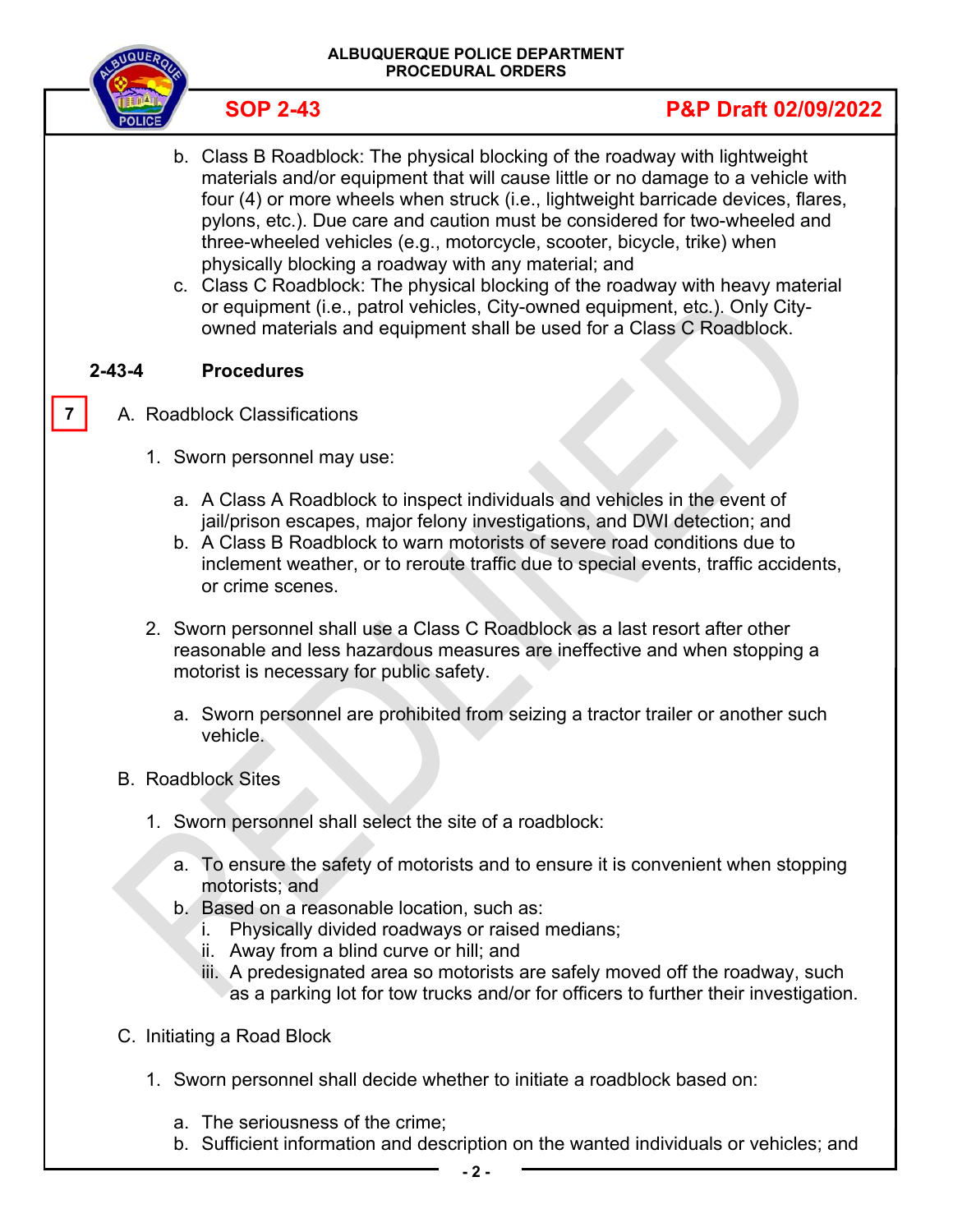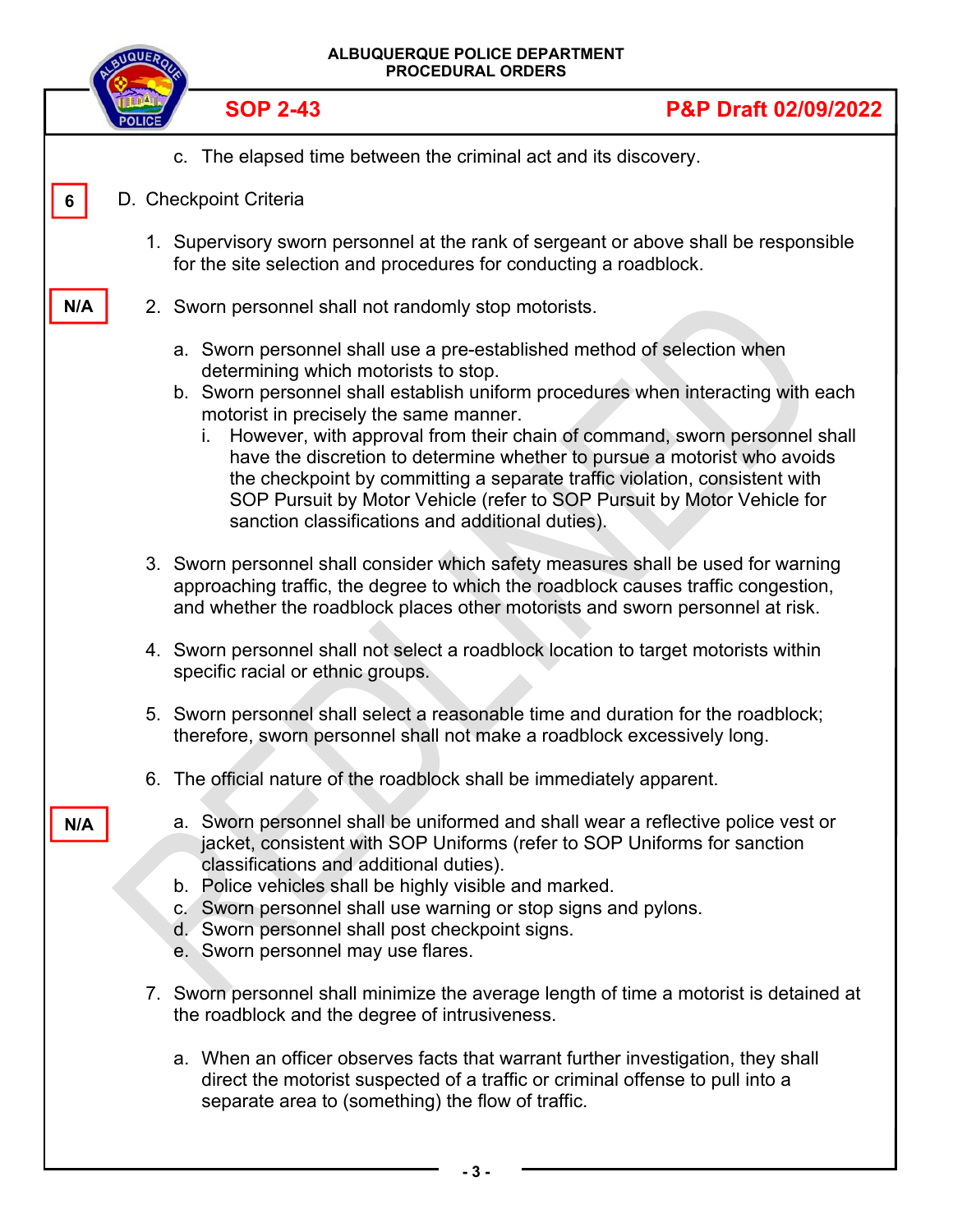#### **ALBUQUERQUE POLICE DEPARTMENT PROCEDURAL ORDERS**



## **SOP 2-43 P&P Draft 02/09/2022**

- 8. Sworn personnel shall give advance notice to the public on selective traffic enforcement to enhance deterrence.
	- a. Sworn personnel shall email the notice to media outlets.
- E. Authorization for Checkpoints
	- 1. The Metro Traffic Division Commander or their designee shall approve all sobriety checkpoints submitted by a sergeant.
	- 2. In all cases, supervisory personnel at the rank of sergeant or above shall be in charge of the checkpoint.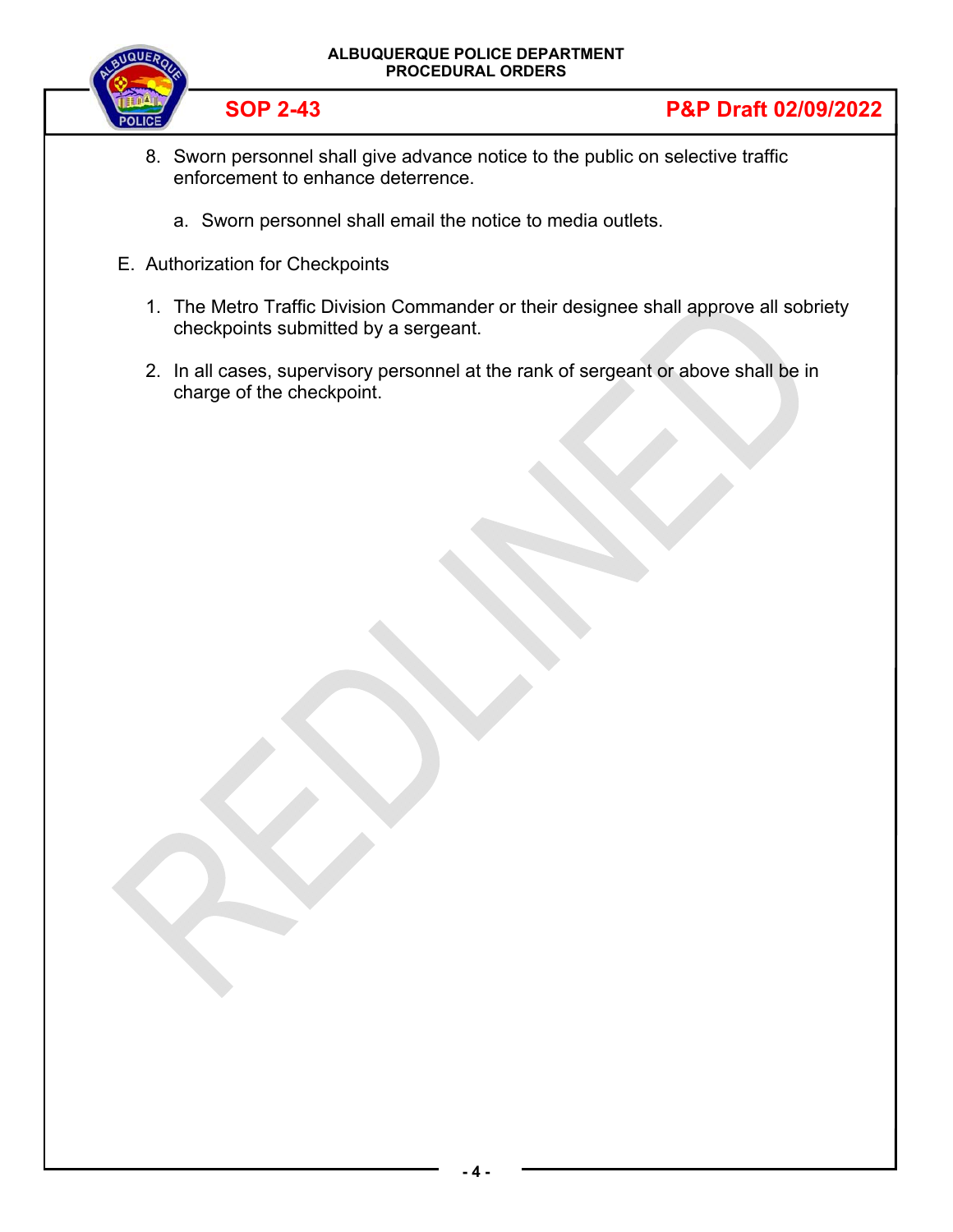

# **SOP 2-43 P&P Draft 02/09/2022**

# **2-43 ROADBLOCKS AND CHECKPOINTS**

**Related SOP(s), Form(s), Other Resource(s), and Rescinded Special Order(s):** 

A. Related SOP(s)

2-1 Uniforms

2-42 DWI Investigations and Revoked/Suspended License

2-45 Pursuit by Motor Vehicle

B. Form(s)

None

C. Other Resource(s)

City of Las Cruces v. Betancourt, 1987-NMCA-039, 735 P.2d 1161.

D. Rescinded Special Order(s)

None

### **2-43-1 Purpose**

The purpose of this policy is to provide guidelines for the **Albuquerque Police Department** (Department) in the planning and use of roadblocks and checkpoints.

### **2-43-2 Policy**

It is the policy of the Albuquerque Police Department (Department) to use roadblocks when reasonably necessary to detour motorists from hazardous roadway conditions, for selective traffic enforcement, to prevent the escape of a felon(s) from a contained area, and when reasonably necessary to stop the driver of a vehicle attempting to avoid apprehension, after all other means have failed.

#### **2-43-3 Definitions N/A**

A. Checkpoint

 $\Delta$  Planned planned enforcement activity, with a specific violation targeted and, where vehicles are stopped and drivers are contacted.

B. Roadblock

<u>B.1. \_</u>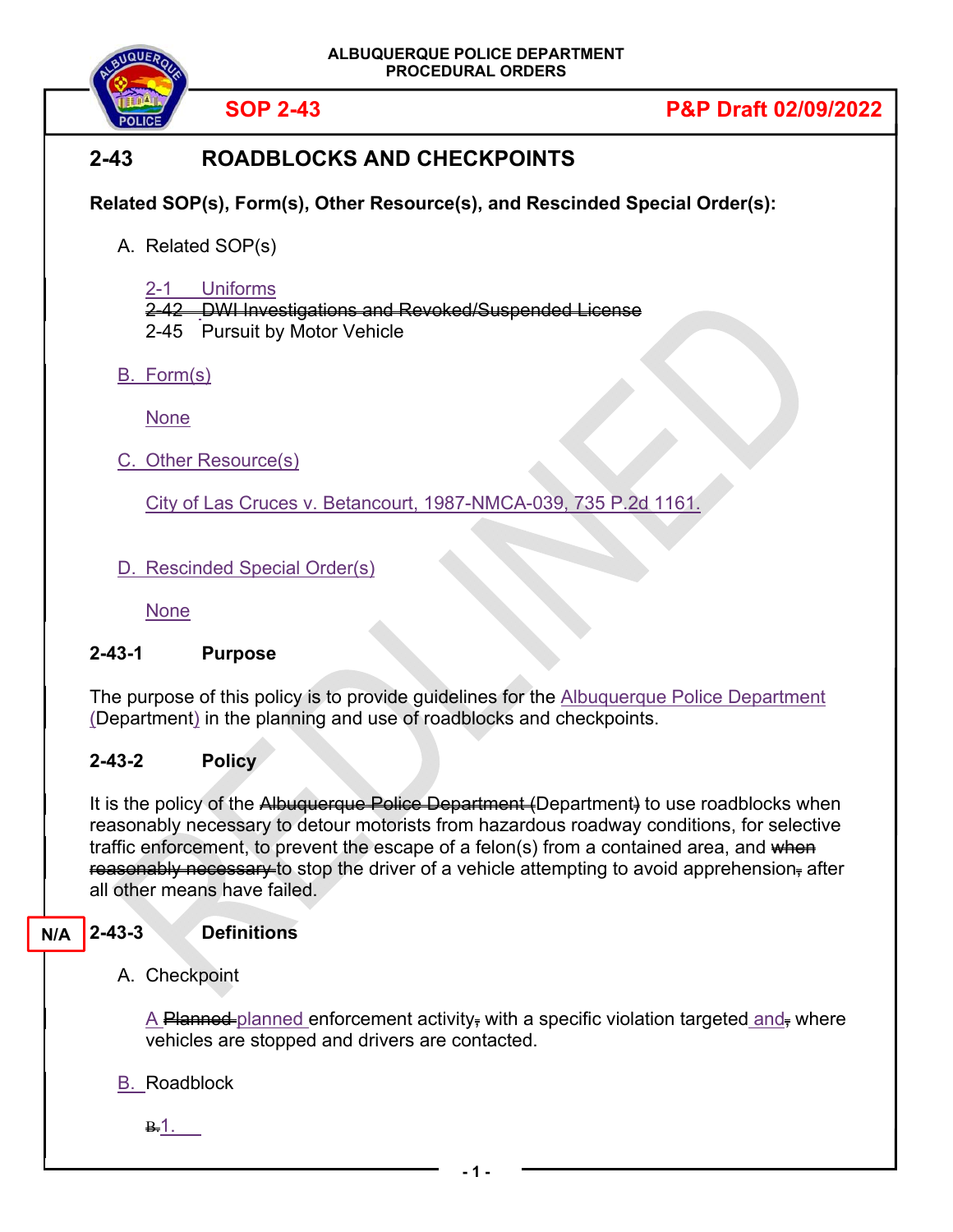# **ALBUQUERQUE POLICE DEPARTMENT PROCEDURAL ORDERS SOP 2-43 P&P Draft 02/09/2022** An Emergency emergency intentional obstruction of traffic for the safety of the community. The three types of roadblocks are: G.a. Class A Roadblock: To Sstop<del>ping</del> traffic by use of with portable signs and warning devices without physically blocking the roadway; $=$ -E.b. Class B Roadblock: The Pphysically blocking of the roadway with lightweight materials and/or equipment which that will cause little or no damage to a vehicle  $\left(\frac{1}{2}\right)$  four  $\left(4\right)$  or more wheels when ed vehicle) striking themstruck, (i.e., lightweight barricade devices, flares, pylons, etc.). Due care and caution must be considered for twowheeled  $e^{\pm}$  and three-wheeled vehicles (e.g., motorcycle, scooter, bicycle, trike) when physically blocking a roadway with any material; and-c. Class C Roadblock: The Pphysical blockage blocking of the roadway with heavy material or equipment, (i.e., patrol vehicles,  $e^{i t}$ City-owned equipment, etc.). Only  $e^{i t}$ City-owned materials and equipment shall be used for a Class "C" readblockRoadblock. Commandeering a tractor-trailer or another such vehicle is prohibited. G. **2-43-4 Procedures** A. Classification of Roadblock Classifications and /Checkpoints 1. Sworn personnel may useA:  $\pm$ a. A Class A roadblock Roadblock may be used to inspect individuals and vehicles in the event of jail/prison escapes, major felony investigations, and DWI detection<del>, etc.</del>; and A b. A Class B roadblock Roadblock may be used to warn motorists of severe road conditions due to inclement weather, such as snow and ice, or to reroute traffic due to special events, traffic accidents, or crime scenes, etc. 3. Sworn personnel shall use a 2. A Class C roadblock Roadblock shall be used as a last resort after other reasonable<sub></sub> and less hazardous measures are ineffective have failed and when stopping a vehicle motorist is necessary to protect livesfor public safety. a. Sworn personnel are prohibited from Gseizing om mandeering a tractor -trailer or another such vehicle is prohibited. **7**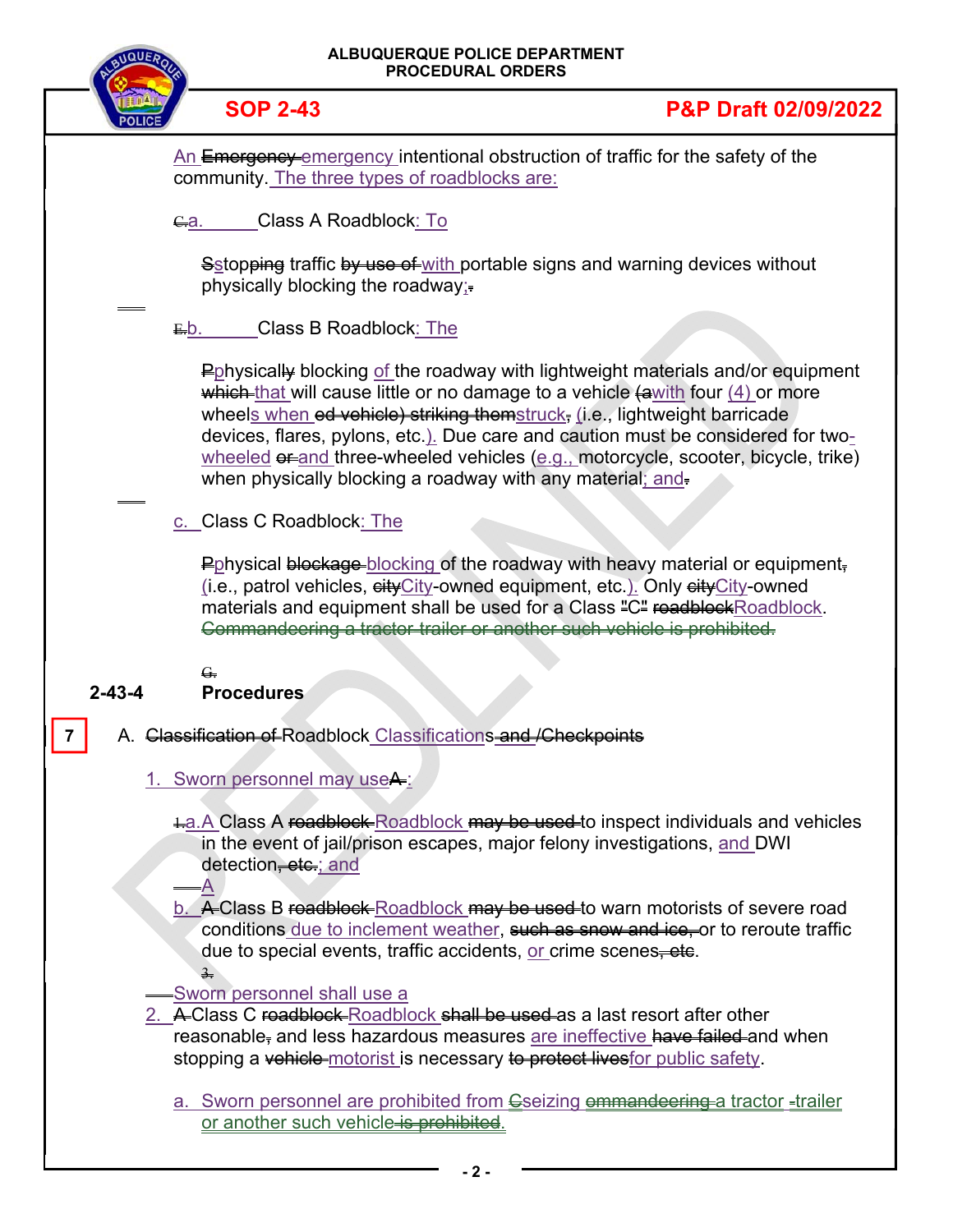|     | ALBUQUERQUE POLICE DEPARTMENT<br><b>PROCEDURAL ORDERS</b> |                                                                                                                                                         |                                                                                                                                                                                                                                                                                                                                                                                                                |
|-----|-----------------------------------------------------------|---------------------------------------------------------------------------------------------------------------------------------------------------------|----------------------------------------------------------------------------------------------------------------------------------------------------------------------------------------------------------------------------------------------------------------------------------------------------------------------------------------------------------------------------------------------------------------|
|     |                                                           | <b>SOP 2-43</b>                                                                                                                                         | <b>P&amp;P Draft 02/09/2022</b>                                                                                                                                                                                                                                                                                                                                                                                |
|     |                                                           | <b>B.</b> Roadblock Sites                                                                                                                               |                                                                                                                                                                                                                                                                                                                                                                                                                |
|     |                                                           | 1. Sworn personnel shall select the site of a roadblock:                                                                                                |                                                                                                                                                                                                                                                                                                                                                                                                                |
|     |                                                           | motorists; and<br>b. Based on a reasonable location, such as:<br>Physically divided roadways or raised medians;<br>Away from a blind curve or hill; and | a. To ensure the safety of motorists and to ensure it is convenient when stopping<br>iii. A predesignated area so motorists are safely moved off the roadway, such<br>as a parking lot for tow trucks and/or for officers to further their investigation.                                                                                                                                                      |
|     |                                                           | C. Initiating a Road Block                                                                                                                              |                                                                                                                                                                                                                                                                                                                                                                                                                |
|     |                                                           |                                                                                                                                                         | 1. Sworn personnel shall decide whether to initiate a roadblock based on:                                                                                                                                                                                                                                                                                                                                      |
| 6   |                                                           | a. The seriousness of the crime;<br>5. –                                                                                                                | b. Sufficient information and description on the wanted individuals or vehicles; and<br>c. The elapsed time between the criminal act and its discovery.                                                                                                                                                                                                                                                        |
|     | B.D.                                                      | Griteria for All-Checkpoint Criterias                                                                                                                   |                                                                                                                                                                                                                                                                                                                                                                                                                |
|     |                                                           |                                                                                                                                                         | 1. Supervisory sworn personnel at the rank of sergeant or above shall be are<br>responsible for the site selection and procedures for conducting a roadblock.                                                                                                                                                                                                                                                  |
| GN/ |                                                           | stopped randomly.                                                                                                                                       | 2. Sworn personnel shall not randomly stop motorists. Vehicles shallould not be                                                                                                                                                                                                                                                                                                                                |
|     |                                                           | vehicle, every third vehicle, etc.<br>same manner.                                                                                                      | a. Sworn personnel shall use A a pre-established method of selection-mustshall<br>be used when determining which hat motorists vehicles to stop., i.e., every<br>b. Sworn personnel shall establish Uniform-uniform procedures must shall be<br>established for when interacting with dealing with each motorist in precisely the<br>2. However, sworn personnel, pursuant towith approval from their chain of |
|     |                                                           | and additional duties).                                                                                                                                 | command, sworn personnel shall have the discretion to determine whether<br>er not to pursue a motorist individuals who avoids the checkpoint by<br>committing a separate traffic violation, consistent with SOP Pursuit by Motor<br>Vehicle (re efer to SOP Pursuit by Motor Vehicle for sanction classifications                                                                                              |
|     |                                                           | $\frac{3}{2}$<br><b>Sworn personnel shall consider which</b>                                                                                            |                                                                                                                                                                                                                                                                                                                                                                                                                |
|     |                                                           |                                                                                                                                                         | 5.3. Seafety measures shall be used must shall be considered for warning<br>approaching traffic, the degree to which the roadblock causes traffic congestion,                                                                                                                                                                                                                                                  |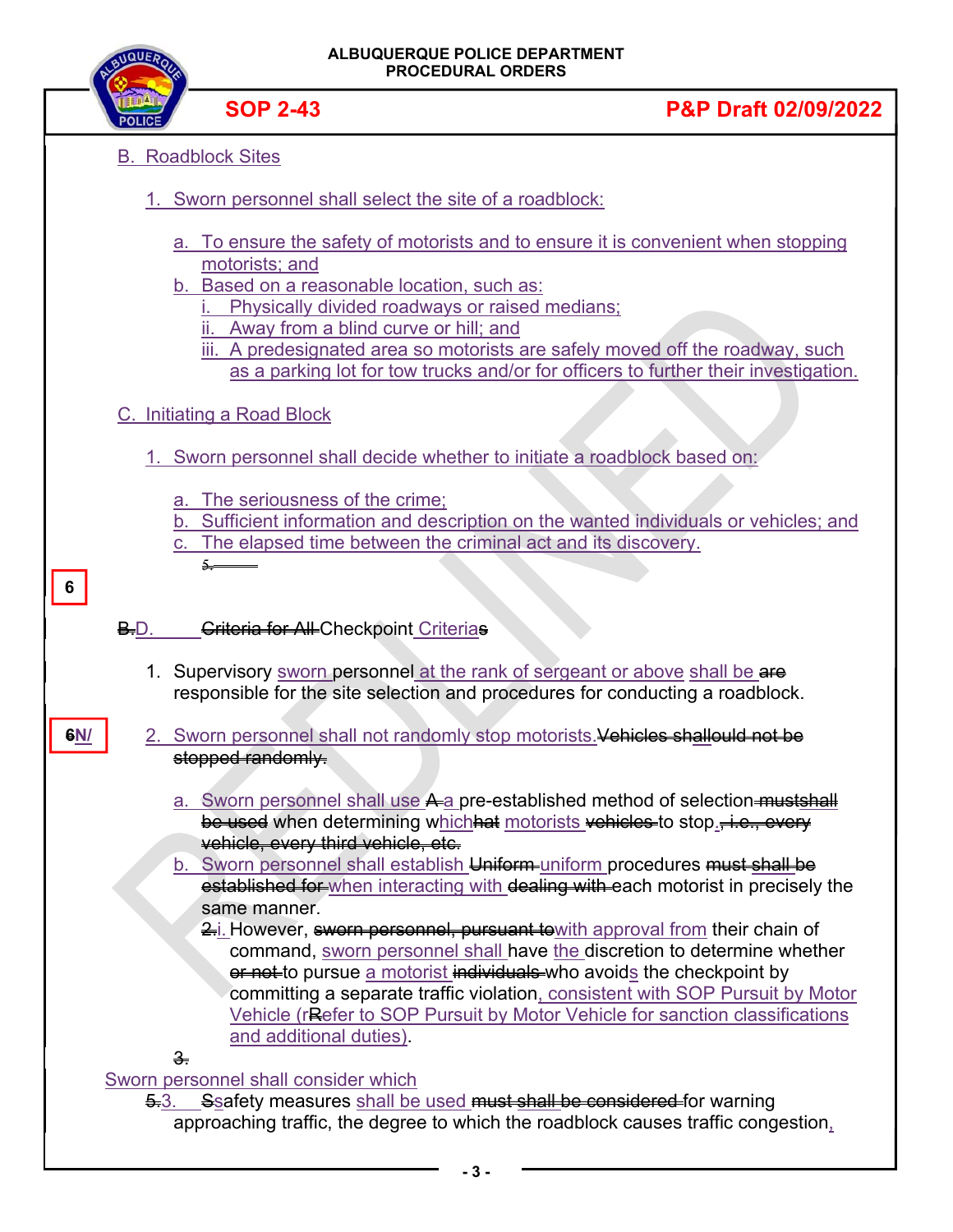| <b>ALBUQUERQUE POLICE DEPARTMENT</b><br><b>PROCEDURAL ORDERS</b> |                                                                                                                                           |                                                                                                                                                                                                                                                                                                                                                                                                                      |
|------------------------------------------------------------------|-------------------------------------------------------------------------------------------------------------------------------------------|----------------------------------------------------------------------------------------------------------------------------------------------------------------------------------------------------------------------------------------------------------------------------------------------------------------------------------------------------------------------------------------------------------------------|
|                                                                  | <b>SOP 2-43</b>                                                                                                                           | <b>P&amp;P Draft 02/09/2022</b>                                                                                                                                                                                                                                                                                                                                                                                      |
|                                                                  |                                                                                                                                           | and whether the roadblock is places other motorists and sworn personnel at riskset<br>up in such a way so as to put the motoring public and officers in unnecessary peril.                                                                                                                                                                                                                                           |
|                                                                  | $6.4$ .<br>groups <del>reasonable</del> .                                                                                                 | Sworn personnel shall not select The a roadblock location shallould not be<br>selected to target people motorists within specific racial or ethnic                                                                                                                                                                                                                                                                   |
|                                                                  | 7.5.                                                                                                                                      | Sworn personnel shall select a reasonable The-time and duration of for the<br>roadblock; therefore, sworn personnel shall not make a roadblock shallould be<br>reasonable be reasonable and shall not be excessivexcessively longe.                                                                                                                                                                                  |
|                                                                  |                                                                                                                                           | $6.$ The official nature of the roadblock shallould be immediately apparent.                                                                                                                                                                                                                                                                                                                                         |
| 6N/                                                              | 7. Sworn personnel may use flares are advisable.<br>d. Sworn personnel shall post checkpoint signs.<br>e. Sworn personnel may use flares. | a. DepartmentSworn Officers Sworn-personnel should-shall be uniformed and<br>shall wear a reflective police vest or jacket, = consistent with SOP Uniforms<br>(refer to SOP Uniforms for sanction classifications and additional duties).<br>b. -Ppolice cars-vehicles should-shall be highly visible and marked.<br>c. and Sworn personnel shall the use of warning or stop signs <del>, flares, a</del> nd pylons. |
|                                                                  | 8.                                                                                                                                        |                                                                                                                                                                                                                                                                                                                                                                                                                      |
|                                                                  | Sworn personnel shall minimize<br>degree of intrusiveness-shallould be minimized.                                                         | 7. Fine average length of time a motorist-motorist is detained at the roadblock and the                                                                                                                                                                                                                                                                                                                              |
|                                                                  | 40.                                                                                                                                       | a. When an officer observes Where-facts within the observation of the officer-that<br>warrant further investigation, they officer shall direct the motorist suspected of a<br>traffic or criminal offensemotorist shallould be asked to pull into a separate area<br>so as not toto (something) unreasonably inhibit the flow of traffic.                                                                            |
|                                                                  | Sworn personnel shall give<br>enhance deterrence.                                                                                         | 8. A advance notice shallould be given to the public on selective traffic enforcement to                                                                                                                                                                                                                                                                                                                             |
| <u>42.</u>                                                       | a.<br><del>jacket.</del>                                                                                                                  | Sworn personnel shall email the Nnotice is sent via email to media outlets.<br>13. All personnel working any checkpoint shallwill wear a reflective police vest or                                                                                                                                                                                                                                                   |
| <del>C.</del> E.                                                 | <b>Authorization for Checkpoints</b>                                                                                                      |                                                                                                                                                                                                                                                                                                                                                                                                                      |
|                                                                  | sobriety checkpoints submitted by a the sergeant sergeant.                                                                                | 1. The Metro Traffic Division Commander or their designee shall must approve all                                                                                                                                                                                                                                                                                                                                     |
|                                                                  |                                                                                                                                           |                                                                                                                                                                                                                                                                                                                                                                                                                      |